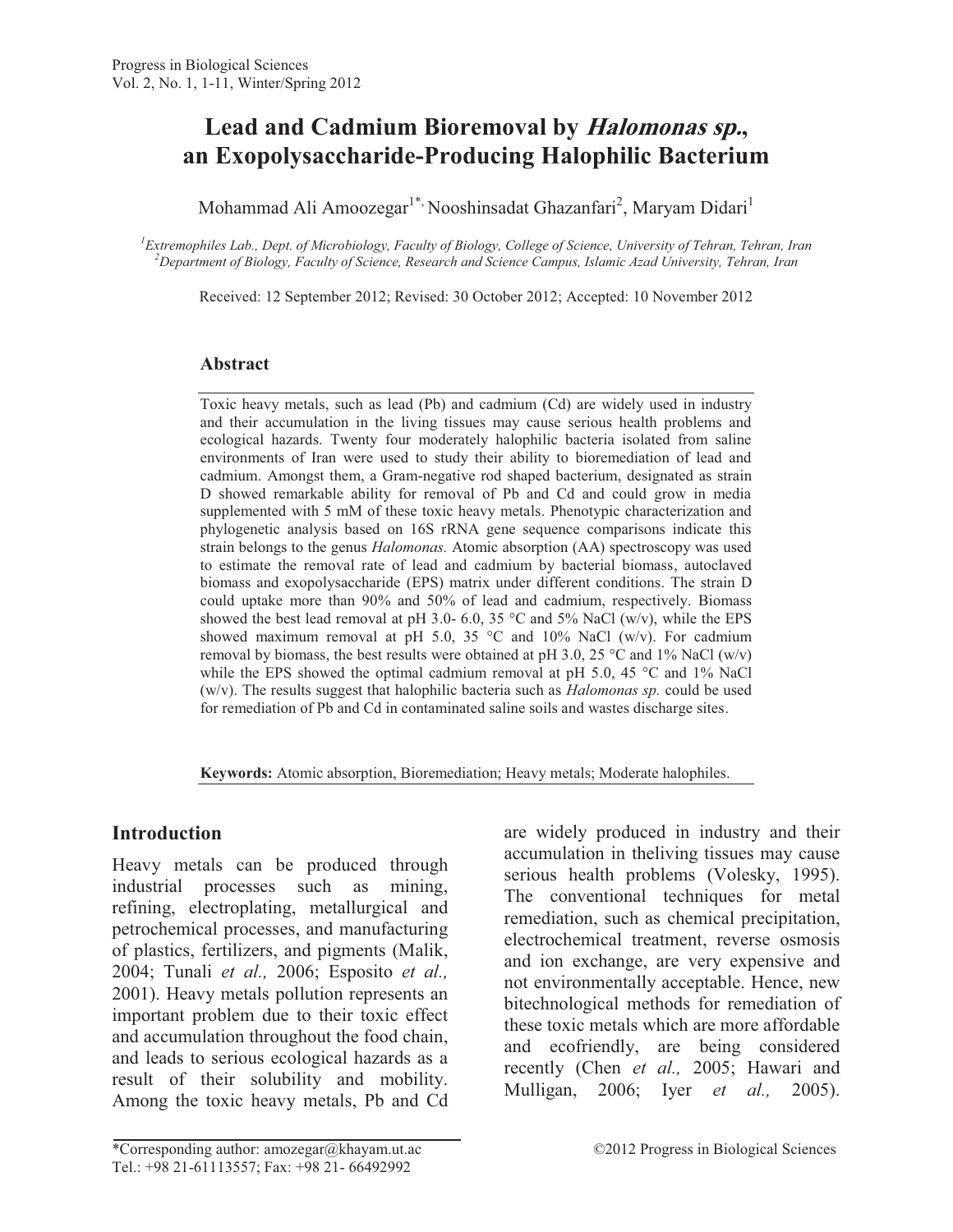Furthermore, biosorption can overcome common problems associated with physicochemical processes such as high operational costs (Costly and Wallis, 2001). Various microorganisms including algae, bacteria, molds and yeasts have been shown capacities for metal removal from industrial and radioactive wastes through functional groups on their cell envelopes (Volesky, 1986; Gadd, 1988; Brierley, 1990). Exopolysacharides (ESP) produced by algae, bacteria, fungi and yeast has got a great deal of attention recently as a low-cost, non-hazardous and effective method for bioremoval of toxic metals from environment. Exopolysacharides are high molecular weight sugar polymers secreted by microorganisms into the surrounding environment. Heavy metal removal by EPS is a passive method in which the metal cations bind to the negative charges of acidic groups from exopolysaccharide. The structural properties of ESP affect their biosorption capacity (Iyer *et al.,* 2004; Salehizadeh and Shojaosadati, 2003). High concentration of salts in wastewater treatment systems have inhibitory effects on chemical reactions, and conventional biological treatments cannot function well at high salt concentrations. Halophilic and halotolerant microorganisms are suitable candidates for bioremediation processes, since they are able to grow on a wide range of salt concentrations (Margesin and Schinner, 2001; Mellado and Ventosa, 2003; Ventosa *et al.,* 1998). The purpose of this study was to isolate halophilic bacteria resistant to lead and cadmium and to study the possibility of using strains with high Minimum Inhibitory Concentration (MIC) values in bioremediation processes.

#### **Materials and Methods Chemicals**

Lead nitrate, cadmium nitrate, nutrient broth and various salts were obtained from Merck

(E. Merck, Darmstadt, Germany). The stock solutions were prepared in distilled water and filter-sterilized by microbial filter (0.22 μm). Working solutions were stored at 4  $°C$ for approximately five days.

## **Isolation and cultivation**

In total, twenty four moderately halophilic bacteria were isolated from hypersaline soils and waters located in Gheshm, Garmsar, Esfahan, Karaj, Qom, and Tehran in Iran. All strains were grown in saline medium with a final total salt concentration of 100 g  $1<sup>-1</sup>$  supplemented with 5 g of yeast extract per liter. The salt solution composition which is also called SW-10 was prepared as follows  $\left(g1^{-1}\right)$ : NaCl, 81; MgCl<sub>2</sub>, 7; MgSO<sub>4</sub> 7 H<sub>2</sub>O, 9.6; CaCl<sub>2</sub>, 0.36; KCl, 2; NaHCO<sub>3</sub>, 0.06; NaBr, 0.026 (Garabito *et al.,* 1997; Ventosa *et al.,* 1982). When necessary, the medium was solidified by adding 15 g agar. The cultures were incubated at 35 °C on an orbital shaking incubator (orbital incubator SI 50, Stuart Scientific) at 150 rpm for 48 h. The resistance of the strains to lead and cadmium was determined by growing the bacteria in nutrient agar containing different concentration of lead and cadmium and 10% NaCl (w/v) at 35  $\degree$ C with the pH adjusted to 7.2-7.4 before autoclaving.

## **Identification of the isolates**

Morphological and physiological features were determined in basal culture media containing 10% NaCl (w/v). Bacteria were grown either in saline nutrient broth or on agar medium. Gram reaction, motility, morphology and colony aspect, catalase and oxidase activities, nitrate reduction, hydrolysis of esculin, Tween 80 and Indole production were determined (Simbert and Krieg, 1994). Acid production from carbohydrates and utilization of carbon and nitrogen sources were evaluated as recommended by Ventosa *et al.,* (1982).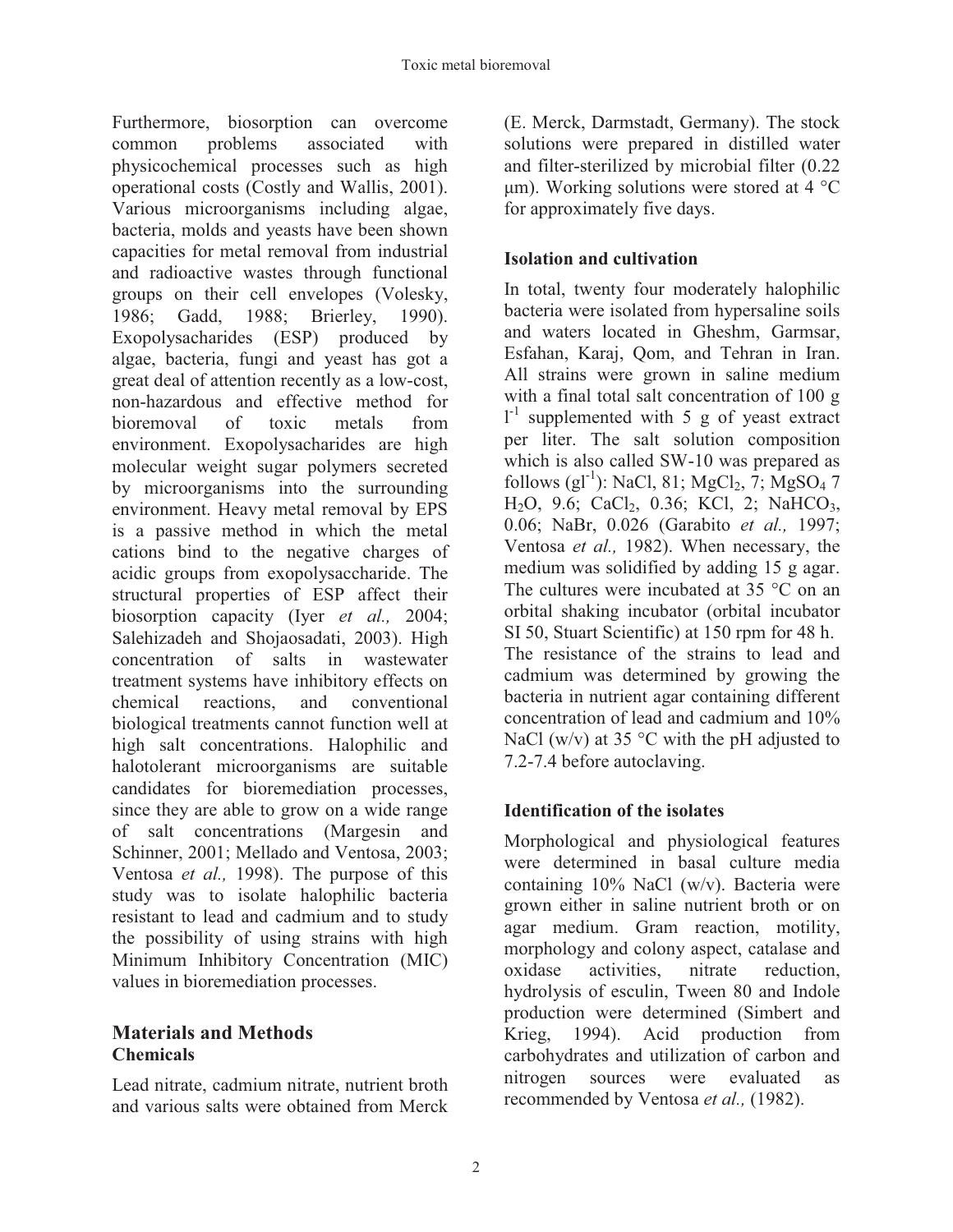To determine the optimum temperature and pH for the growth of the strains, the cultures were incubated at a temperature range of 5- 55 °C with increments of 5 °C and pH values of 5.0-11.0; pH values below and above 6 were adjusted with sodium acetate and Tris-HCl buffers, respectively.

For a more detailed characterization of a selected strain, a comparison of the 16S rRNA gene sequence was carried out. For this purpose, genomic DNA of the isolate was extracted, using a Genelute DNA extraction kit (Sigma) by following the manufacturer's recommended procedure. The 16S rRNA gene of the isolate was amplified using the universal primers 8F (5ɂ-AGAGTTTGATCCTGGCTCAG) and 1541R (5'-AAGGAGGTGATCCAGCCGC A-3<sup>'</sup>). The amplification was done by initial denaturation at 95 °C for 5 min followed by 10 cycles of 93 °C for 1 min, 63 °C for 1 min, 71 °C for 1.5 min, 20 cycles of 93 °C for 1 min,  $67^{\circ}$ C for 1 min,  $71^{\circ}$ C for 2 min and final extension at 71 °C for 5 min PCR product purification was conducted using a PCR purification kit (Bioneer, South Korea). The purified PCR product was sequenced in both directions using an automated sequencer by SeqLab laboratory (Germany). The phylogenetic relationship of the isolate was determined by comparing the sequencing data with sequences of the related type strains of species of the genus *Halomonas* (Gene Bank database of the National Center for Biotechnology Information). Phylogenetic analysis was performed using the neighbour-joining method with the software packages PHYLIP (Felsenstein, 1993) and MEGA version 3 (Kumar *et al.,* 2004) after multiple alignments of data available from public databases by CLUSTAL\_X (Thompson *et al.,* 1997).

#### **Determination of lead and cadmium tolerance**

The agar dilution method was used to determine the tolerance of strains to lead and cadmium (Washington and Sutter, 1980). Volumes of 20 ml of melted nutrient agar containing 10% NaCl (w/v) plus various concentrations of lead and cadmium (0.3, 0.5, 1, 2, 3, 4, 5, 6, 7, 8, 9, 10, 15, 20 and 30 mM) were poured into 8 cm plates. Then 10 μl of the bacterial suspension  $(1.5 \times 10^8 \text{ cftu})$  $ml^{-1}$ ) was inoculated on each plate using a sampler followed by incubation at 35 °C for 7 days. Minimum inhibitory concentration (MIC) for lead and cadmium was determined. Each type of plate was prepared in triplicate (Nieto *et al.,* 1989).

### **Lead and cadmium removal experiments**

The 100 ml Erlenmeyer flasks containing 20 ml of saline medium supplemented with 5% (w/v) NaCl and 0.5 mM lead or cadmium nitrate were prepared for the removal experiments. The bacterial suspensions with the final concentration of  $1.5 \times 10^6$  CFUml<sup>-1</sup> were prepared and used as inoculums. The medium was inoculated with 0.2 ml of the bacterial suspensions and incubated aerobically at 35 °C on a rotary shaker (150 rpm) for 2 days. The cells were pelleted out by centrifuging at  $3000 \times g$  for 15 min and the supernatants were used to determine the residual lead and cadmium, by atomic spectroscopy. Based on results of MIC tests and also removal experiments, strain D was selected for further studies.

#### **Evaluation of lead and cadmium removal by biomass, autoclaved biomass, and exopolymeric substances of the selected strain**

Removal of lead and cadmium by biomass, autoclaved biomass, and exopolymeric substances of the selected strain was evaluated for better understanding the biosorption process. Bacterial cultures in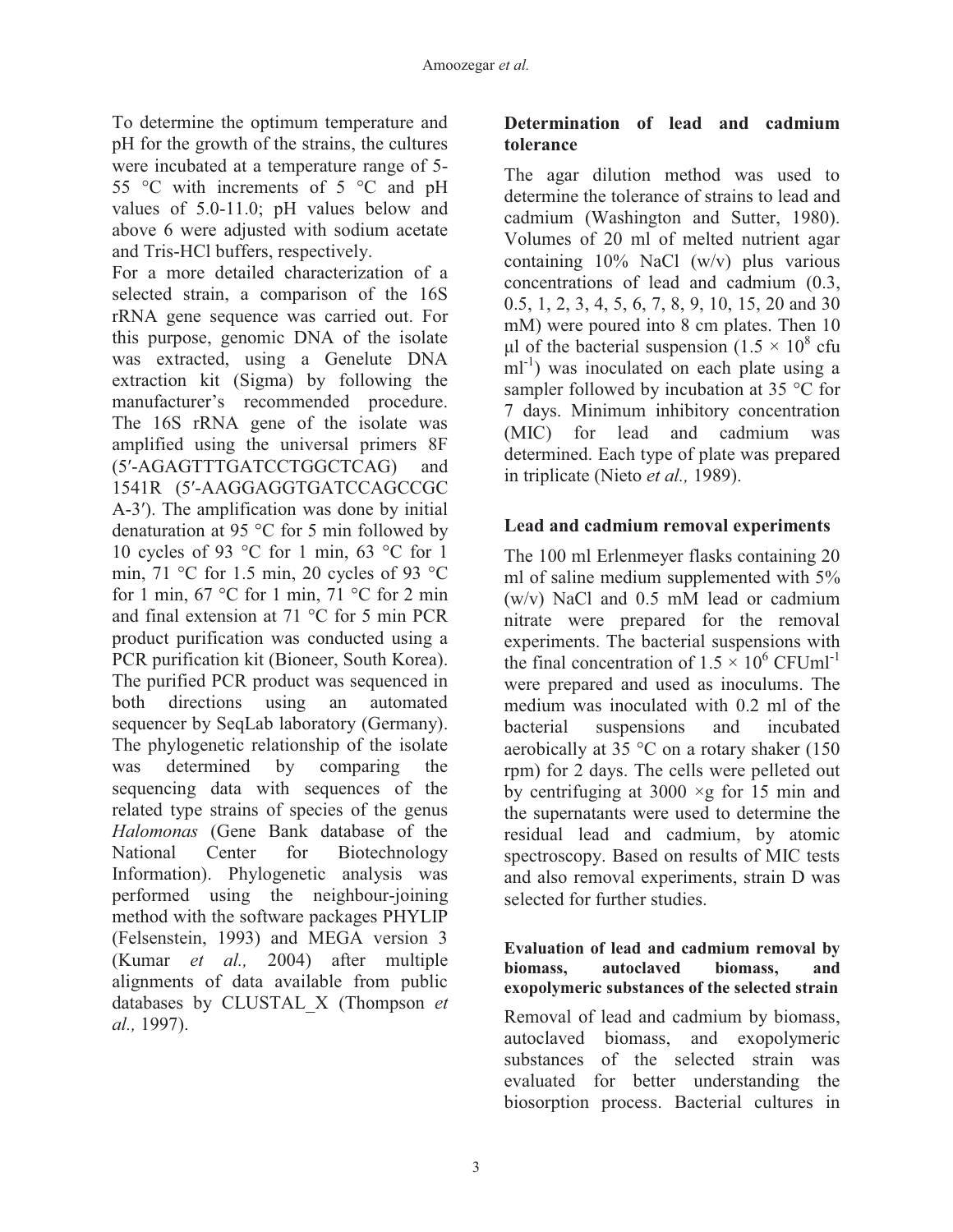saline nutrient broth were centrifuged at  $4000 \times g$  for 15 min and cell pellets were washed with distilled water three times and centrifuged again under the same conditions. Cell pellets were then ready to be added as biomass to stock solutions of lead and cadmium at a concentration of 100 ppm for evaluating the removal rate. In order to evaluate the removal rate by autoclaved biomass, Erlenmeyer flasks containing bacterial cultures were autoclaved and then centrifuged at 4000  $\times$ g for 15 min and cell pellets were washed with distilled water three times and centrifuged again under the same conditions. Cell pellets were then ready to be added as dead biomass to stock solutions of lead and cadmium at a concentration of 100 ppm for evaluating the removal rate.

To study the removal rate by exopolymeric substance, after three days of aerobic incubation, bacterial suspension was centrifuged at 60, 000  $\times$  g for 80 min at 4

°C. The cell pellet was washed with saline for 2-3 times, and its saline supernatant containing bound EPS was saved for the EPS to be recovered, while the salinewashed cell pellet containing no EPS was used as cell biomass. The exopolymeric substance was then recovered by alcohol (ethanol 96%) precipitation of the supernatant (volume ratio of alcohol to the supernatant: 3:1) at  $4^{\circ}$ C for one night. (Quesada *et al.,* 2004). EPS was then ready to be added to stock solutions of lead and cadmium at a concentration of 100 ppm for evaluating the removal rate. One g of biomass, autoclaved biomass and EPS were brought into contact with 50 ml of pure lead and cadmium solutions. After 1 h of exposure at room temperature on a rotary shaker (150 rpm) contents were centrifuged at  $3000 \times g$  for 15 min and the supernatants were used to determine the residual lead and cadmium by atomic spectroscopy (Model: Varian Spectr AA 200).



**Figure 1.** The effect of salinity on tolerance to lead (a) and cadmium (b) in three moderately halophilic strains: D, NA-5 and NA-7 in saline nutrient broth.

#### **Effect of various factors on lead and cadmium removal**

To study the effect of different factors on removal rate of toxic heavy metal, one g of biomass and exopolymeric substances of the selected strain was added to 50 ml of pure lead and cadmium solutions at a concentration of 100 ppm. Exposure was

performed at different pH values (3, 4, 5 and 6), temperatures (25, 35, 45 and 55  $^{\circ}$ C) and NaCl concentrations (1%, 5% and 10%)  $w/v$ , on a rotary shaker (150 rpm) for 1 h. Contents were then centrifuged at  $3000 \times g$ for 15 min and the supernatants were used to determine the residual lead and cadmium by atomic spectroscopy.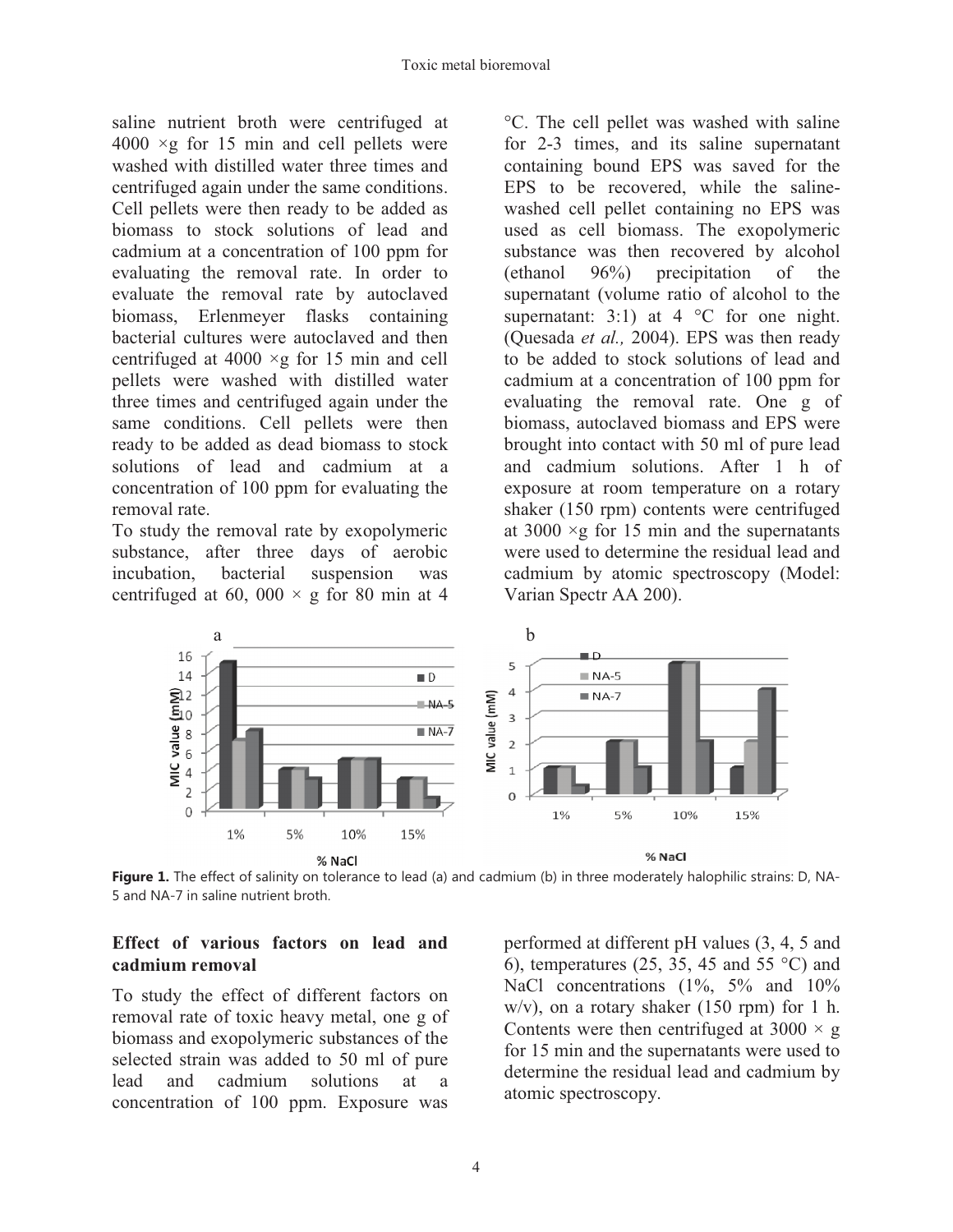#### **Results**

#### **Screening of moderately halophilic bacteria tolerant to lead and cadmium**

Among many moderately halophilic bacteria isolated from various environments in Iran, twenty four strains were studied for their resistance to lead and cadmium. All strains tolerate a concentration of 0.5 and 0.1 M of lead and cadmium, respectively. However, three strains (D, NA-5 and NA-7) showed a higher tolerance to these metals and they were selected for further studies (Table 1). Strain D showed the maximum MIC which was higher than previous reports for other moderate halophiles such as *Marinococcus halophilus* (ATCC 27964) which grew at concentrations of lead up to 2.5 mM lead and at concentrations of cadmium up to 0.5 mM (Nieto *et al.,* 1989).

Effects of different NaCl concentrations on tolerance to lead and cadmium were determined (Fig. 1 a and b). According to the results, at increasing concentrations of NaCl from 1% to 15%, decreased tolerance to lead was observed. However, with respect to cadmium, decreasing NaCl concentration from 10% to 1%, resulted in decreased tolerance to this metal. At  $15\%$  NaCl (w/v), tolerance to cadmium was also very low.

#### **Estimation of metal removal in three selected strains**

All three toxic metal tolerant isolates were able to remove these compounds, but strain D exhibited slightly better removal of metals overall. It could uptake after two days of growth more than 90% of lead when grown in 5% NaCl and 0.5 mM lead nitrate and 50% of cadmium when grown in 5% NaCl and 0.5 mM of this metal (Fig. 2). There was no further removal after growth for 96 hours. On the basis of the MIC results and toxic metal removal experiments, strain D was selected for further studies.

Strain D was shown to be a Gram-negative, non-spore forming, motile, facultative aerobic rod and produced catalase and oxidase. The colonies appeared round, smooth, formed a creamy pigment and were 2 mm of diameter after 48 h. The phenotypic features of this strain in comparison with other studies, lead us to place it on the genus *Halomonas*. To confirm the identity of the isolate, PCR amplification and sequencing of the 16S rRNA gene was performed. 1452 bp of 16S rDNA gene of the D2 strain (GenBank accession no. DQ767691) was determined. The phylogenetic tree constructed by the neighbour-joining method indicated that the isolate D was part of the cluster within the genus *Halomonas*  (Fig. 3). Among the described species, the closest relative of strain D was *Halomonas elongata* with 99% similarity.



**Figure 2.** Lead (a) and cadmium (b) removal by three moderately halophilic strains at 48 and 96 h. Results represent the means of three separate experiments, and standard deviation bars are indicated.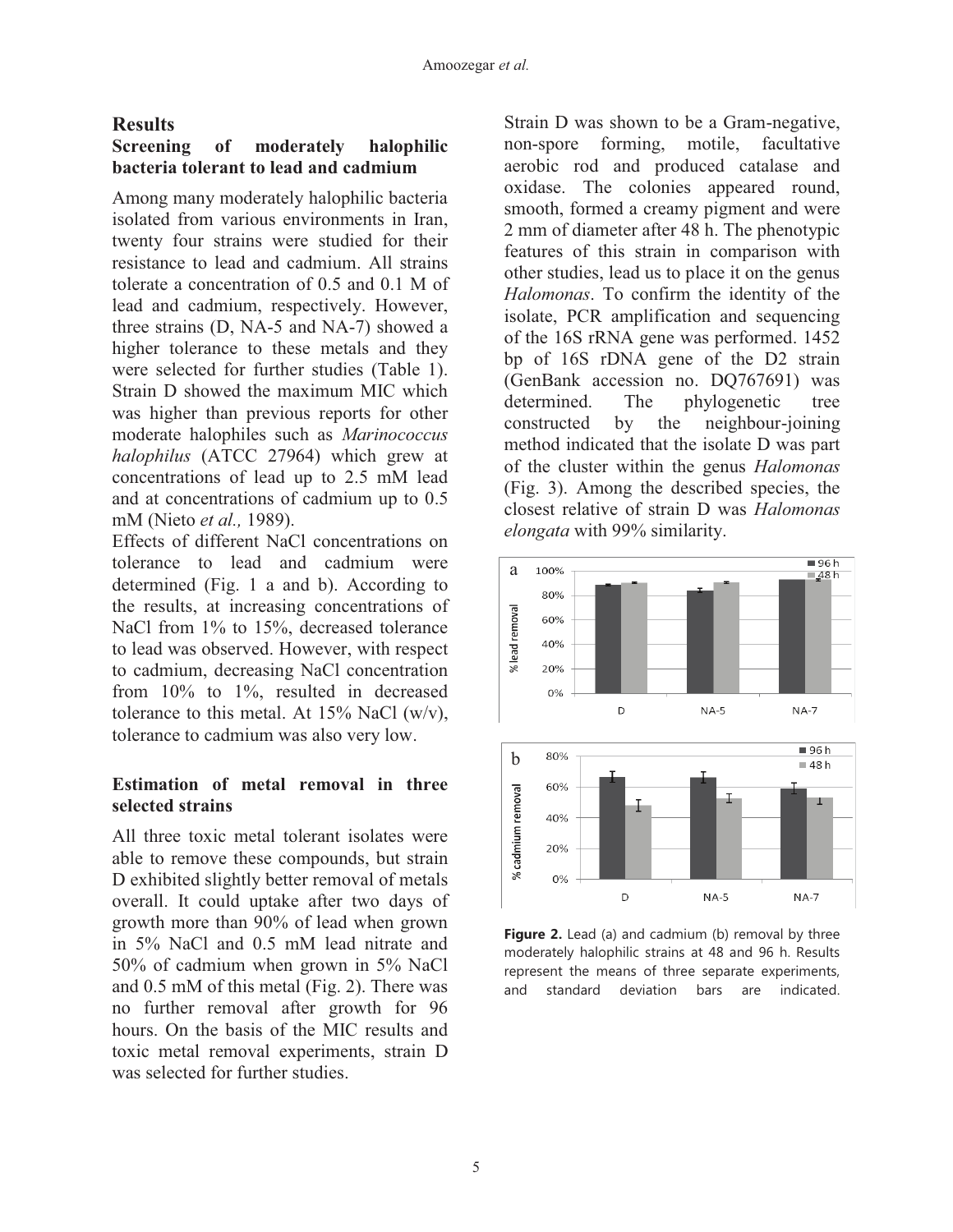#### Toxic metal bioremoval



0. 005

**Figure 3.** Phylogenetic tree showing the position of the halophilic isolate s train D, based on 16S rRNA gene sequence comparison and the neighbour –joining method. The accession numbers for the reference strains are included in brackets. Bootstrap values are indicated on the branches.



**Figure 4.** (a) Lead removal by biomass, autoclaved biomass and EPS of strain D. (b) Cadmium removal by biomass, autoclaved biomass and EPS of strain D. Results represent the means of three separate experiments, and standard deviation bars are indicated.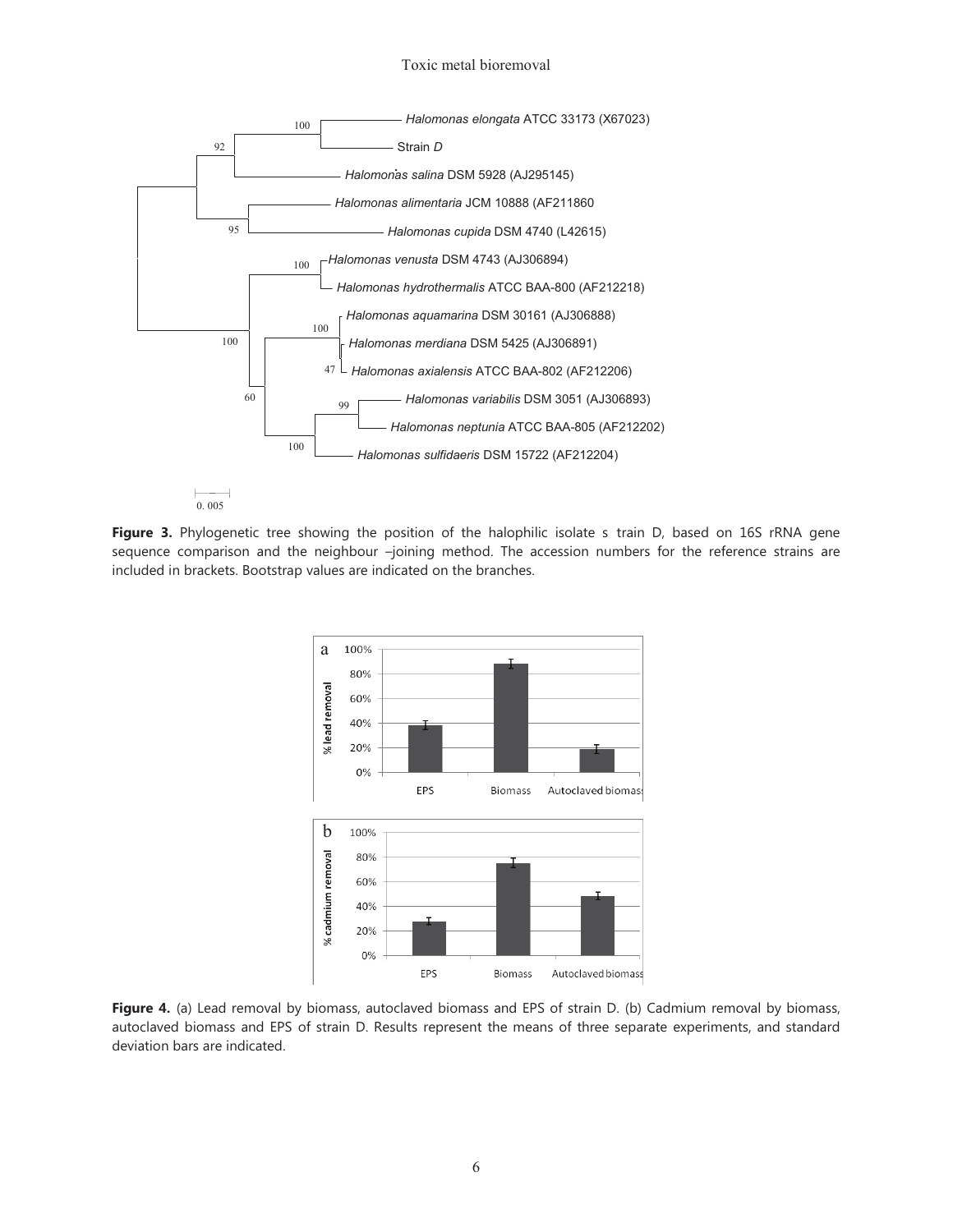Strain D could grow in a wide range of temperature (15-45  $^{\circ}$ C), pH conditions (5.0-10.0) and salt range (1-27%). However, optimum growth was observed at 42 °C, pH 7.4, and 7.5% (w/v) NaCl. This bacterium can be considered as a moderate halophile.

#### **Determination of toxic metal removal by biomass, autoclaved biomass, and exopolysaccharide of the selected strain**

Lead and cadmium removal by biomass, autoclaved biomass, and exopolymeric substances produced by strain D was measured and maximum removal obtained when using biomass which was 91.3% for lead and 78.4% for cadmium, after 1 h of exposure (Fig. 4).

As can be observed in Fig. 4, maximum lead absorption was achieved by biomass, then exopolymeric substances and finally by autoclaved biomass, while the maximum cadmium absorption was observed by biomass, then autoclaved biomass and finally EPS.

#### **Effects of pH, temperature, and NaCl concentration on removal rate**

As shown in Fig. 5 a and b, the pH had no significant effect on lead removal by biomass. In cadmium removal, the best removal rate was achieved in pH 3 and pH 5 when using biomass and EPS, respectively. In our study, lead nitrate and cadmium nitrate solutions prepared for exposure to biomass, had high metal concentrations. Therefore, performing experiments at room temperature and by adding NaOH for adjusting the pH of the medium resulted in white precipitation of lead and cadmium hydroxide.

Lead and cadmium removal were studied at various temperatures ranging from 25 to 55 °C (Figs. 5 c and d). Temperature has no significant effect on removal rate of either of the metals.

To determine the effects of different concentrations of salt on the toxic metal removal capacity of the strain, sodium chloride was added at concentrations of 1% to 10% (w/v). Maximum lead removal was observed at 5% NaCl (w/v) and 10% NaCl (w/v) by biomass and exopolysaccharide, respectively (Fig. 5 e). Also, Maximum cadmium removal was observed in the presence of 5% NaCl (w/v) and 1% NaCl (w/v) by biomass and exopolysaccharide, respectively (Fig. 5 f).

## **Discussion**

Moderately halophilic bacteria comprise a diverse group that grows from low-salt media to high salt concentrations showing optimal growth at 5 to 15% salts (Ventosa *et a l.,* 1998). These bacteria can be used in treatment processes of toxic waste waters and polluted environments (Margesin and Schinner, 2001; Mellado and Ventosa, 2003; Ventosa *et al.,* 1998; Woolard and Irvine, 1992). Identification of metal resistant strains is the first step in applying them in bioremediation processes (Trevors *et al.,* 1985).

For strain D, a decreased tolerance to cadmium along with decreasing NaCl concentration from  $10\%$  to  $1\%$  was observed. Nevertheless, in  $15\%$  NaCl (w/v) the tolerance was also very low. The same results were reported by Nieto *et al.,* (1989) for some moderately halophilic bacteria, which decreasing NaCl concentration in their growth medium led to increasing cadmium toxicity. However, our data showed that decreasing NaCl concentration in the growth medium led to higher tolerance to lead. Moderate halophiles are good candidates because they naturally need high anion and cation concentrations for their growth while increasing salt concentrations inhibits growth of other microorganisms (Ventosa *et al.,* 1998).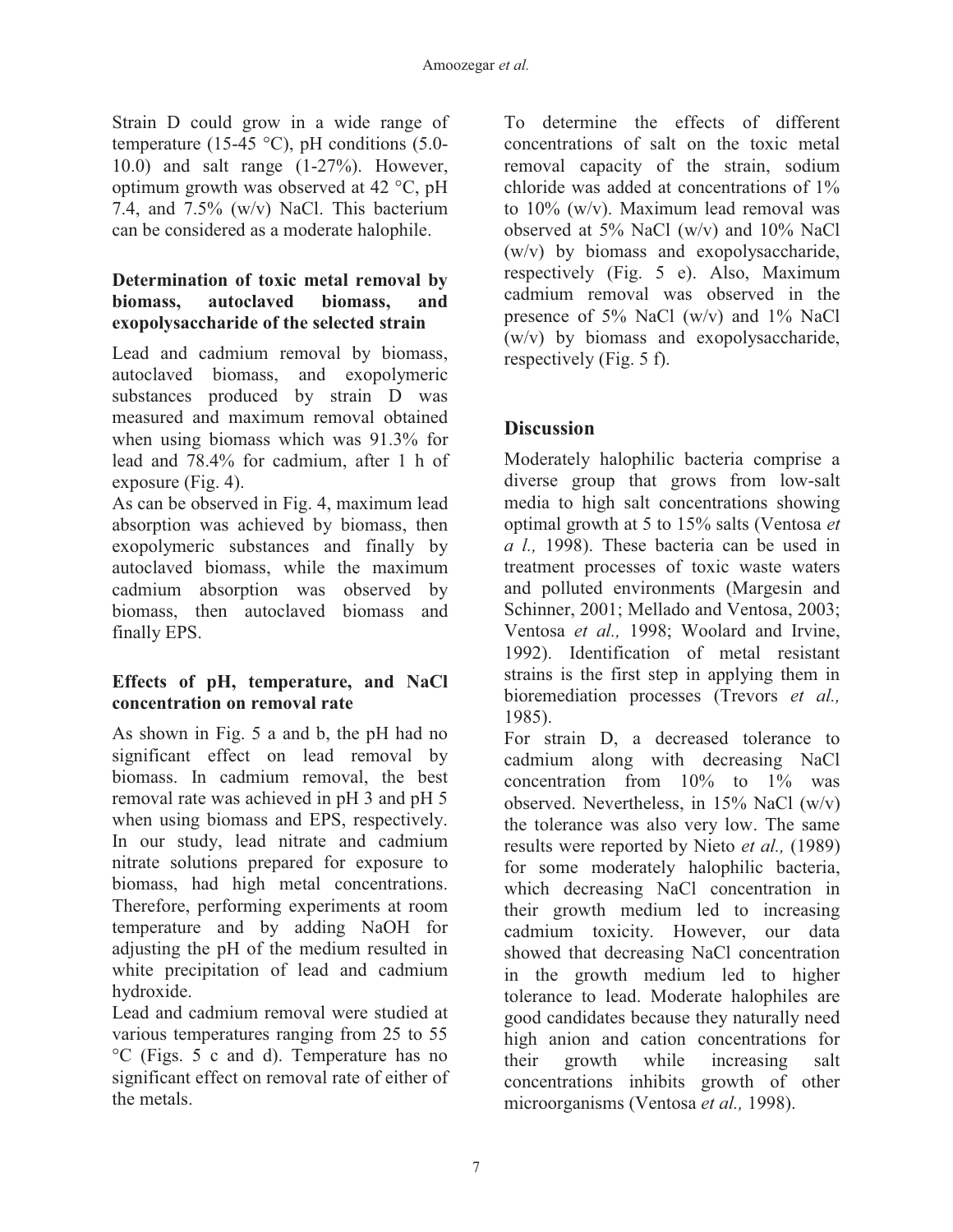Several studies have reported metal removal by bacteria in culture media (Iyer *et al.,* 2004; Iyer *et al.,* 2005; Zouboulis *et al.,* 2004). Data for an unknown halophilic bacterium showed 70.5% and 44.9% removal capacity for lead and cadmium, respectively, after two weeks of exposure (Massadeh *et al.,* 2005), which was significantly lower than removal rate carried out in this study by strain D after only two days.

In this study we observed that the removal rate was much higher when using biomass of strain D. Similar results were reported for lead removal by *Saccharomyces cerevisiae*  in which decreasing the lead concentration was 10 times greater when using biomass in comparison to using dead biomass (Zouboulis *et al.,* 2004).

Heavy metal cations get trapped in surface structures of bacterial cell which will lead to their attachment to binding sites present in the cellular surfaces and subsequently, biosorption takes place. This process is nonmetabolic and energy-independent and is called passive uptake. Also, the heavy metals can enter the cell through metabolic cycle which is energy dpendent and is called active uptake. Both active and passive modes of metal uptake can be called bioaccumulation (Iyer *et al.,* 2004).

| Table 1. The MIC values in 24 moderately halophilic strains in nutrient agar containing 10 % |  |  |  |  |
|----------------------------------------------------------------------------------------------|--|--|--|--|
| NaCl $(w/v)$ .                                                                               |  |  |  |  |

| Strain                              | PbNO <sub>3</sub> | MIC (mM)          |  |  |
|-------------------------------------|-------------------|-------------------|--|--|
|                                     |                   | CdNO <sub>3</sub> |  |  |
| $NA-5$                              | 5                 | 5                 |  |  |
| $\mathbf D$                         | 5                 | 5                 |  |  |
| $HS-2$                              | 5                 | $\overline{4}$    |  |  |
| X159                                | $\overline{2}$    | 0.3               |  |  |
| $K-1$                               | $\overline{4}$    | 4                 |  |  |
| E                                   | $\overline{4}$    | 3                 |  |  |
| H                                   | $\overline{4}$    | $\overline{4}$    |  |  |
| T142                                | 0.5               | 0.3               |  |  |
| A73                                 | $\overline{2}$    | 0.3               |  |  |
| Y105                                | $\overline{2}$    | 0.3               |  |  |
| $\boldsymbol{\mathrm{F}}$           | $\overline{4}$    | 3                 |  |  |
| J                                   | $\overline{3}$    | $\mathfrak{Z}$    |  |  |
| $F-2$                               | $\overline{2}$    | $\overline{2}$    |  |  |
| Z                                   | $\overline{3}$    | $\overline{2}$    |  |  |
| L1                                  | $\overline{2}$    | $\overline{2}$    |  |  |
| D <sub>2</sub>                      | $\mathbf{1}$      | 0.1               |  |  |
| ZG13                                | $\mathfrak{Z}$    | $\overline{2}$    |  |  |
| $NA-7$                              | 5                 | $\overline{2}$    |  |  |
| $QW-6$                              | 3                 | 1                 |  |  |
| <b>ViGi</b>                         | $\overline{4}$    | $\overline{2}$    |  |  |
| Halomonas maura (DSM 13445)         | 1                 | 1                 |  |  |
| Halomonas halophila (DSM 4770)      | $\overline{2}$    | $\overline{2}$    |  |  |
| Halomonas elongate (DSM 2581)       | 5                 | 3                 |  |  |
| Halobacillus karajensis (DSM 14948) | $\overline{2}$    | 1                 |  |  |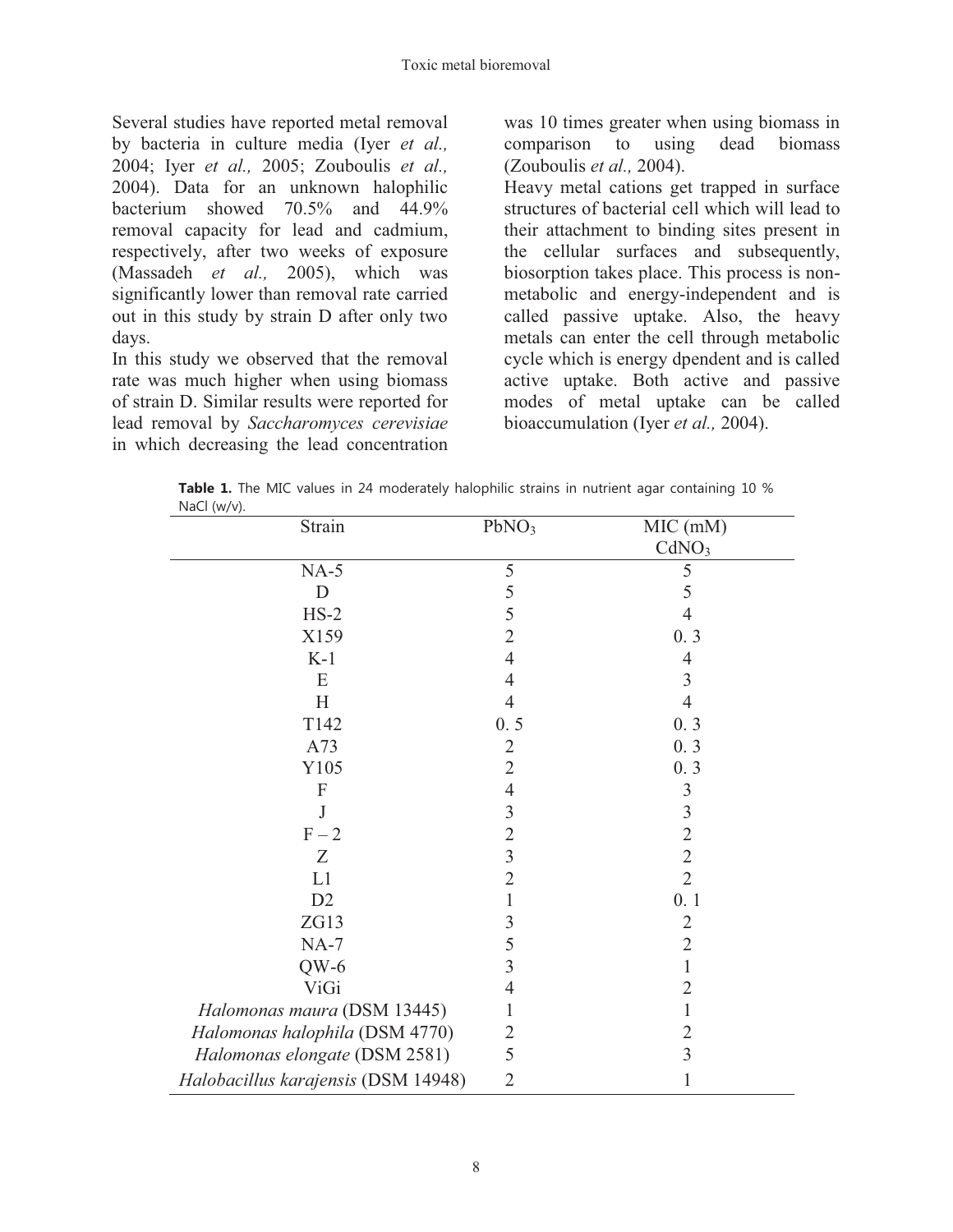

**Figure 5.** The effect of pH (a, b), temperature (c, d) and NaCl concentrations (e, f) on lead (a, c, e) and cadmium (b, d, f) removal by biomass and EPS of strain D. Results represent the means of three separate experiments, and standard deviation bars are indicated.

Decreased removal rate by autoclaved biomass can be caused for two reasons: i) the heavy metal attaches onto the surface of the cell wall and membrane and it has no penetration into the cell; ii) Some binding sites of the cell surface for the metal ions may be damaged or transformed as the result of autoclaving at high teperature (Suh *et al.,* 1998).

Effect of different pH values in cadmium asorption was in consistency with pervious rsults, indicating that metal ion adsorption is generally pH dependent, as the pH affects the availability of metal ions in solution as

well as the metal binding site onto cell surface (Zouboulis *et al.,* 2004).

In our experience, temperature had no signifcant influence on the metal removal by exopolymeric substances, while in meta removal by biomass, best results were obtained at temperatures near to strain's optimum growth temperature. Likewise, Previous reports showed that the uptake of cadmium ions into *Bacillus licheniformis*  biomass was not significantly influenced by temperature. The temperature of the adsorption medium is important only in the case of active uptake which is energy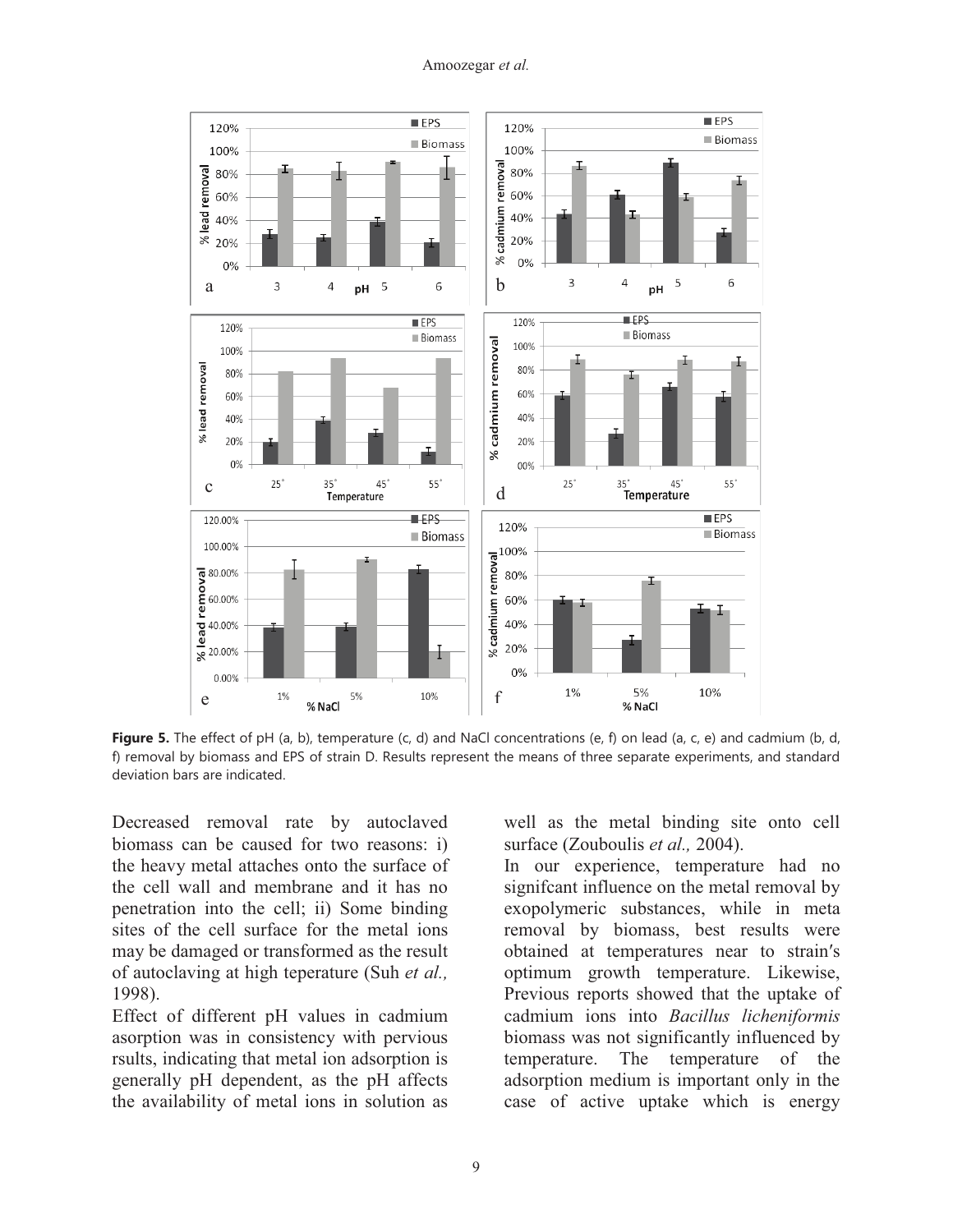dependent. Otherwise, temperature does not seem to affect the process and biosorption is more dependent on physico-chemical (electrostatic forces) bonds (Zouboulis *et al.,* 2004).

About the effect of NaCl concentration, the best metal removal results by biomass were obtained at NaCl concentrations near to optimum NaCl concentration for the growth of D strain. Whereas, in the case of metal removal by exopolymeric substances, increasing NaCl concentration led to best Pb removal rate and decreasing NaCl concentration led to best Cd removal rate. It should also be considered that there are reports stating the biosorption of heavy metals can be influenced by the composition of exopolysaccharide, especially by the presence of Uronic acid (Iyer *et al.,* 2005).

The increase of industrial activities has intensified environmental pollution problems. These polluted environments often contain different salts. Although bioremediation is usually one of the best processes for removing heavy metal pollutants, in salty conditions it seems to be hindered and active sludge's activity is clearly reduced. Therefore, the isolation of halophilic microbial strains such as strain D, which is able to tolerate many toxic metal ions, can be promising for bioremediation of contaminated saline soils and waste discharge sites.

## **Acknowledgement**

The study was supported by Iran National Science Foundation (No. 85043/13).

### **References**

- 1. Brierley C L (1990) Bioremediation of metal-contaminated surface and ground water. Geomicrobiol 8, 201-223.
- 2. Chen J-Z, Tao X-C, Zhang T (2005) Biosorption of Lead, Cadmium and

Mercury by immobilized Mycrocystis aeroginosa in a column. Process Biochem 40, 3675-3679.

- 3. Costly SC, Wallis FM (2001) Bioremediation of heavy metals in synthetic waste water using a rotating biological contactor. Water Res 35, 3715– 3723.
- 4. Esposito A, Pagananelli F, Beolchini F, Dovi V, Veglio F (2001) Biosorption of heavy metals by Sphaerotilus natans: an equilibrium study at different pH and biomass concentrations. Hydrometallurgy 60, 129-141.
- 5. Felsenstein J (1993) PHYLIP (phylogeny inference package) version 3.5c., Distributed by the author. Department of Genome Sciences, University of Washington, Seattle, USA.
- 6. Gadd GM (1988) Accumulation of metal by microorganisms and algae. In: Biotechnology: a complete treatise, Rehm HJ ed. (VCH Verlagsgesellschaf: Weinheim, Germany), pp. 401-403.
- 7. Garabito MJ, Arahal DR, Mellado E, Marquez MC, Ventosa A (1997) Bacillus salexigenes sp. nov., a new moderately halophilic Bacillus species. Int J Syst Bacteriol 47, 735-741.
- 8. Hawari AH, Mulligan CN (2006) Biosorption of lead, cadmium, copper and nickel by anaerobic granular biomass. Bioresour Tech 97, 692-700.
- 9. Iyer A, Mody K, Jha B (2004) Accumulation of hexavalent chromium by an exopolysaccharide producing marine Enterobacter cloaceae. Mar Pollut Bull 49, 974-977.
- 10. Iyer A, Mody K, Jha B (2005) Biosorption of heavy metals by a marine bacterium. Mar Pollut Bull 50, 340-343.
- 11. Kumar S, Tamura K, Nei M (2004) MEGA3: integrated software for molecular evolutionary genetics analysis and sequence alignment. Brief Bioinform 5, 150–163.